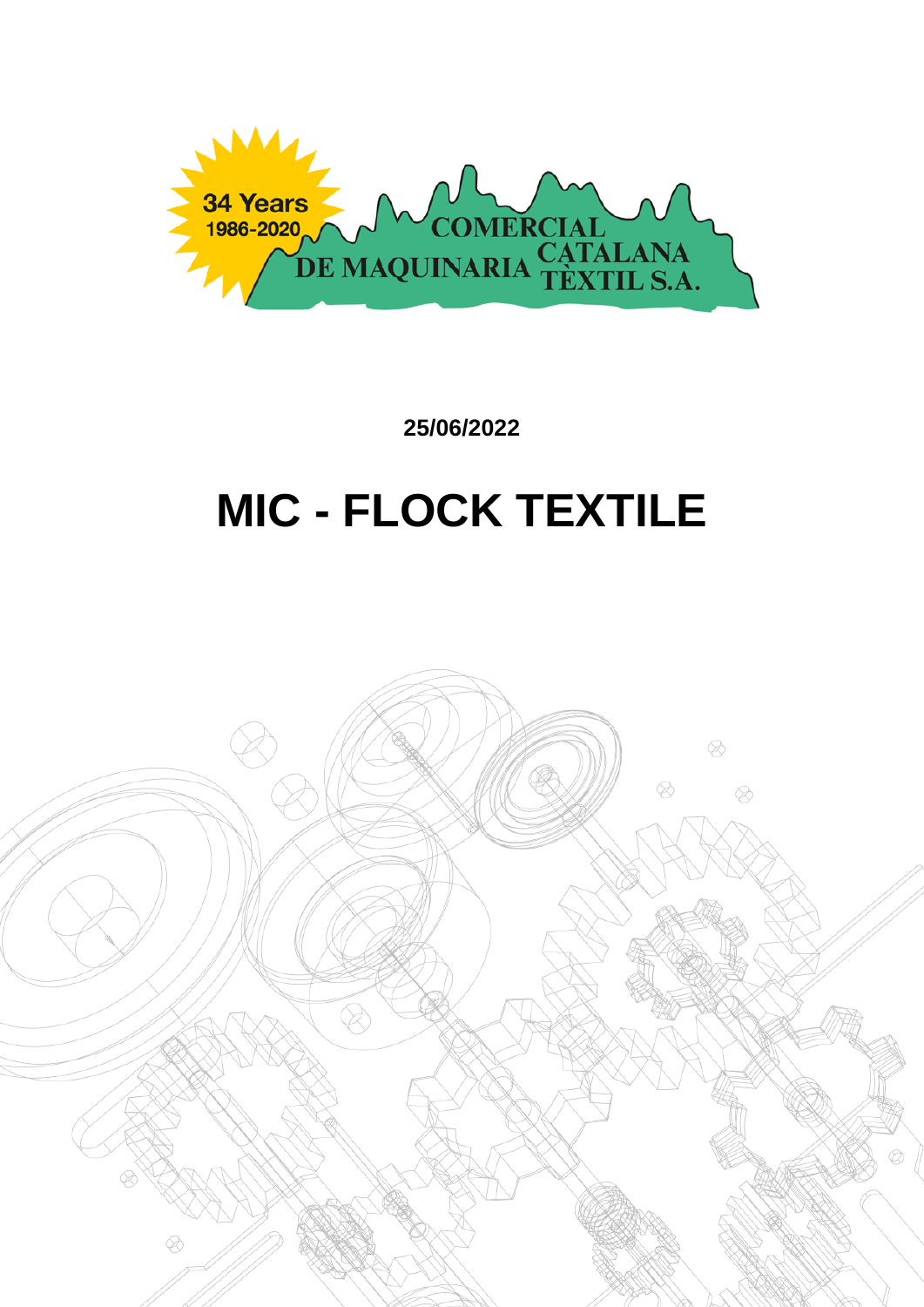

### **INDEX**

 $\overline{\textbf{02}}$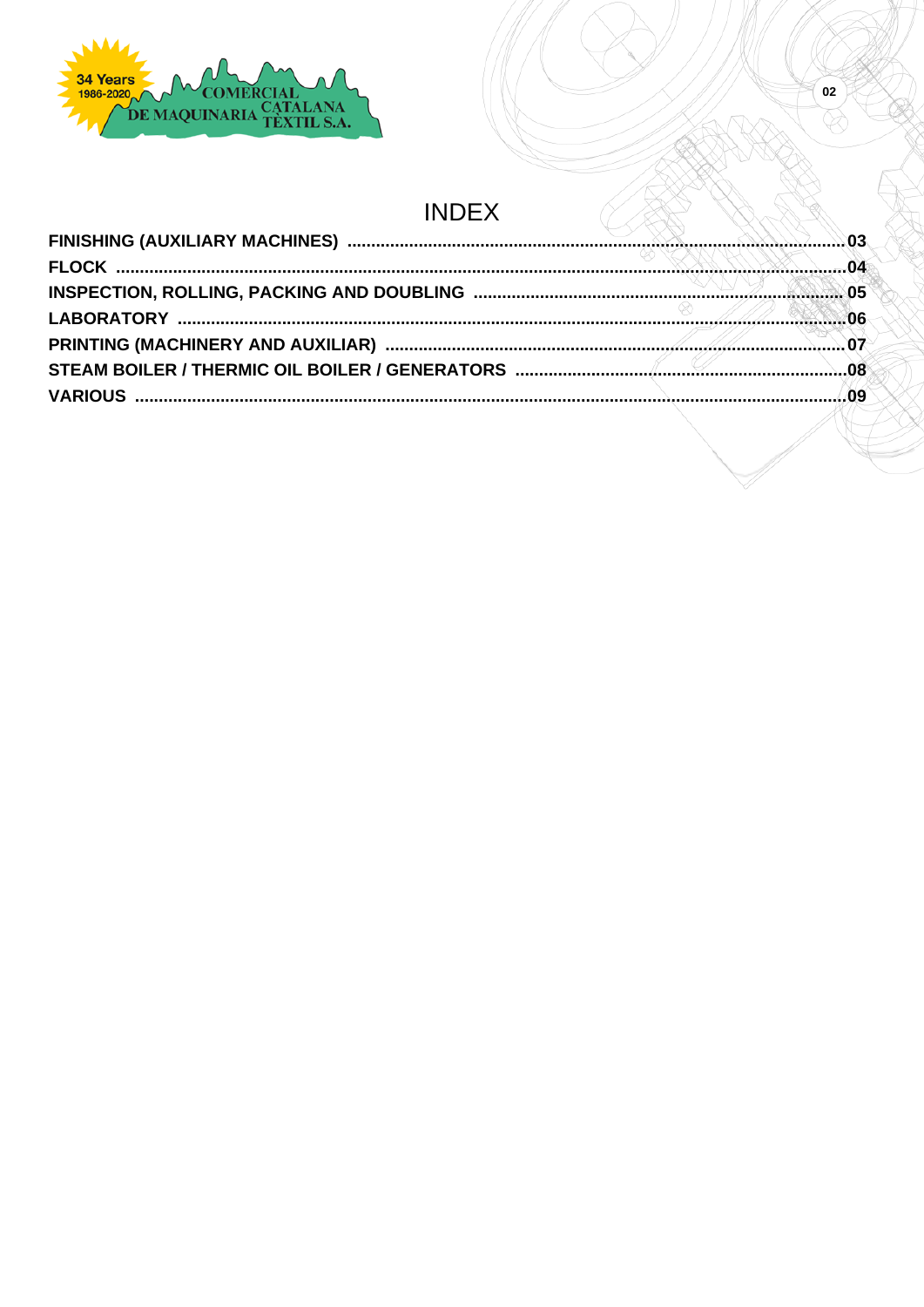

#### **FINISHING (AUXILIARY MACHINES)**







Reference: MIC-070L LAY ROLL CYLINDER Year: 2006 Brand: DE MEYER Width: 2000

Reference: MIC-070F ACUMULATOR 60 meters

Reference: MIC-033A ACUMULATOR 66 meters

Year: 2005 Brand: MATTHYS Width: 2000

Year: 1996







Reference: MIC-070N ACUMULATOR 60 meters Year: 2005 Brand: MATTHYS Width: 2000

**03**

Reference: MIC-033B BRUSHING UNIT WITH TISSUE BEATER Year: 1996 Brand: Width: 2000 Reference: MIC-031

PRODUCT KITCHEN 4 TANKS Year: 2008 Brand: · Width: .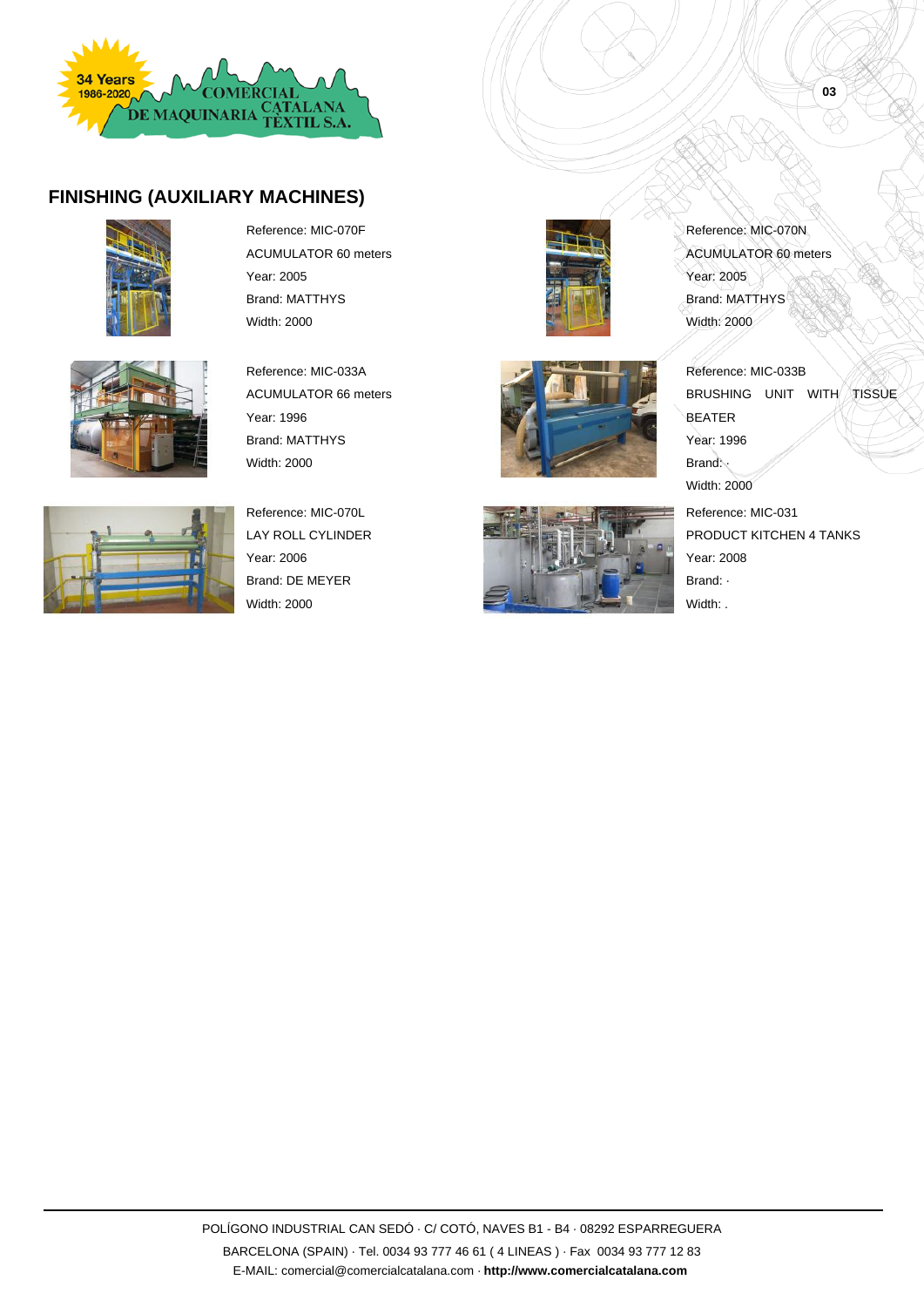

#### **FLOCK**



Reference: MIC-2654B GIRATORY SCREENER SIFT Year: 1998 Brand: CHAUVIN Width: .



Reference: MIC-2650 TEST SIEVE SHAKER Year: Brand: W. S. TYLER Width:

POLÍGONO INDUSTRIAL CAN SEDÓ · C/ COTÓ, NAVES B1 - B4 · 08292 ESPARREGUERA BARCELONA (SPAIN) · Tel. 0034 93 777 46 61 ( 4 LINEAS ) · Fax 0034 93 777 12 83 E-MAIL: comercial@comercialcatalana.com · **http://www.comercialcatalana.com**

**04**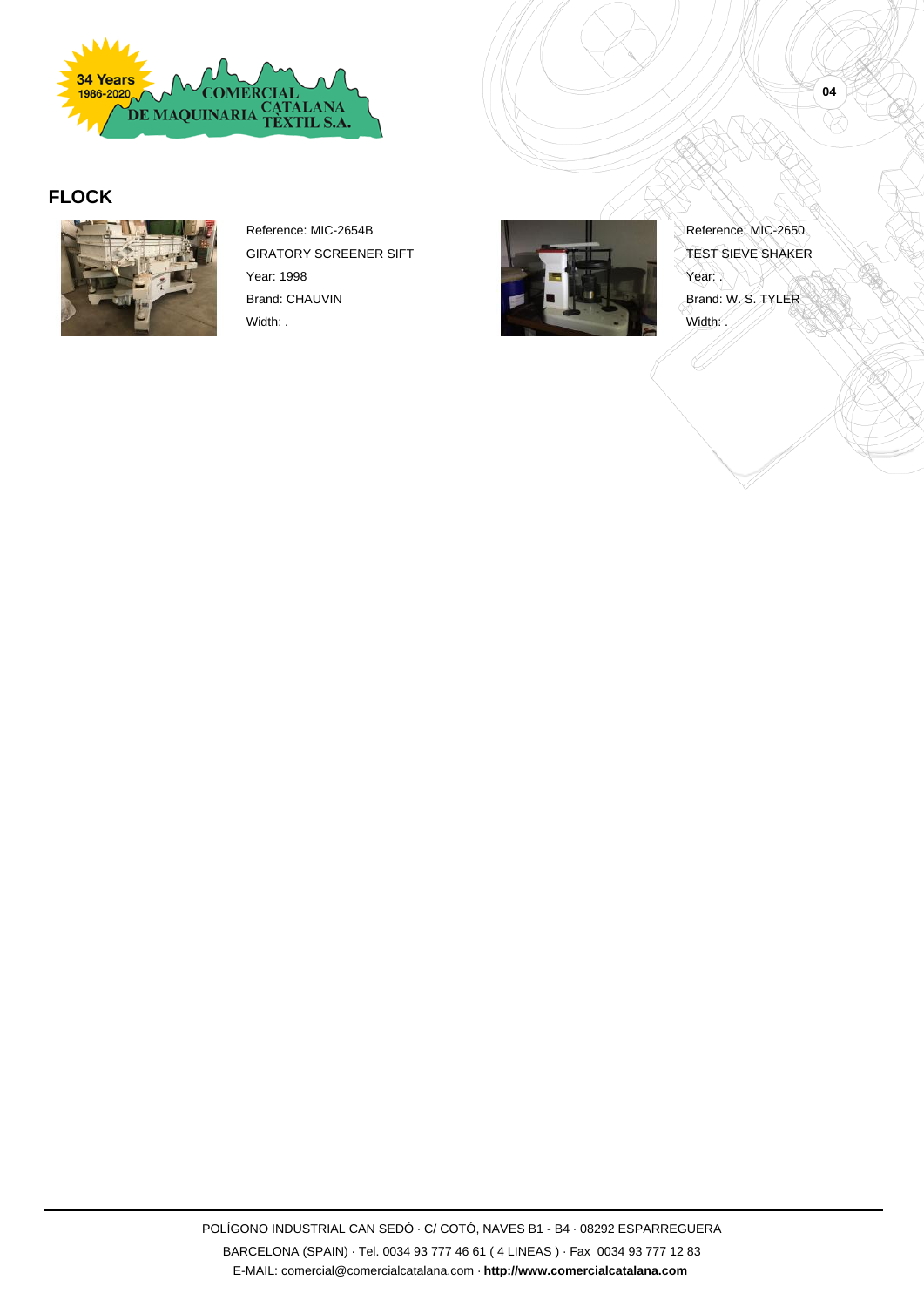

#### **INSPECTION, ROLLING, PACKING AND DOUBLING**



Reference: MIC-037 Inspecting and Rolling Machine

Year: 1997 Brand: MATTHYS Width: 2000



Reference: MIC-039 Inspecting and Rolling Machine Year: 1997 Brand: MATTHYS Width: 2000



Reference: MIC-038 Inspecting and Rolling Machine Year: 1997 Brand: MATTHYS Width: 2000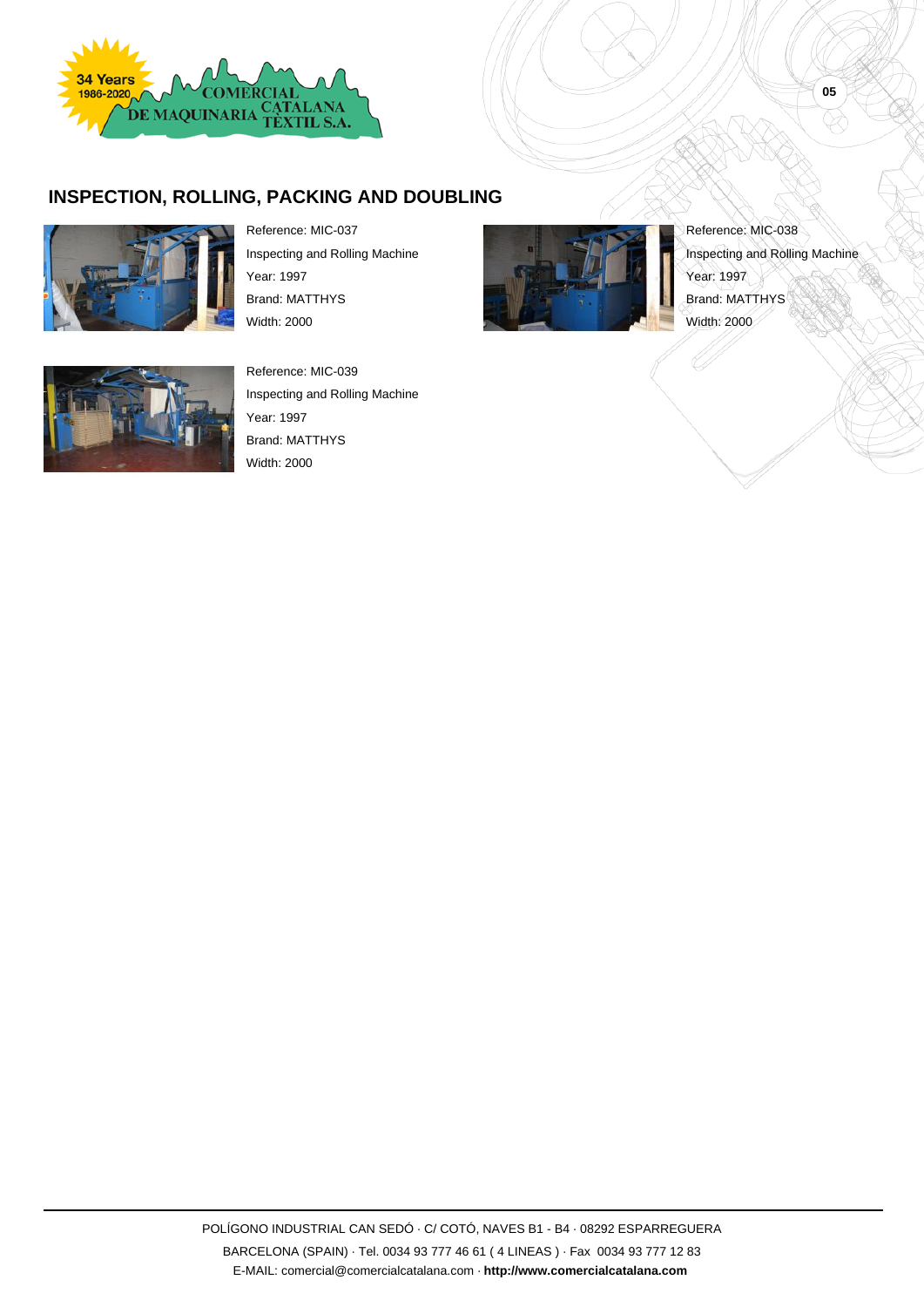

#### **LABORATORY**



Reference: MIC-005 LABORATORY WASHING MACHINE Year: 1997 Brand: IPSO International Width: .

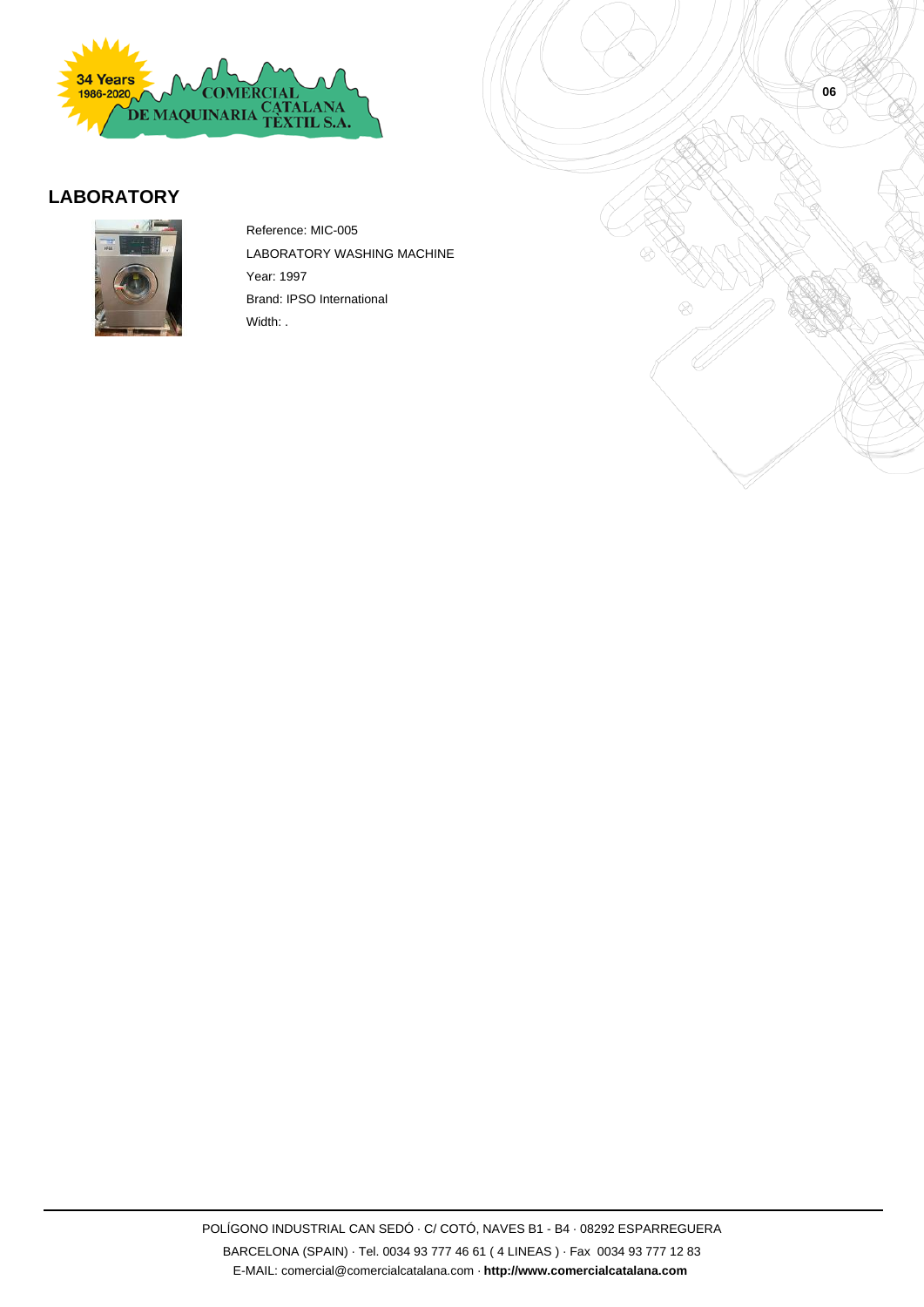

#### **PRINTING (MACHINERY AND AUXILIAR)**





Reference: MIC-2582 COLOUR PREPARATION UNIT Year: 2005 Brand: · Width: .

Reference: MIC-002A MIXER 7.5KW Year: 2004 Brand: · Width: .

Reference: MIC-002E

Year: . Brand: · Width: .

TANK for paste  $\varnothing$  1.250 x h 1....







Reference: MIC-002B VAN WYK Filter for paste Year: 1986 Brand: Vanwyk Width: .







Reference: MIC-003 MIXER (DOUBLE) FOR COLOUR **KITCHEN** Year: 2001 Brand: ICS-TEXICON Width: Reference: MIC-002D Paste Kitchen with 5 storage t... Year: . Brand: · Width:

**07**

Reference: MIC-003A TANK for paste  $\varnothing$  1.250 x h 1.... Year: . Brand: · Width: .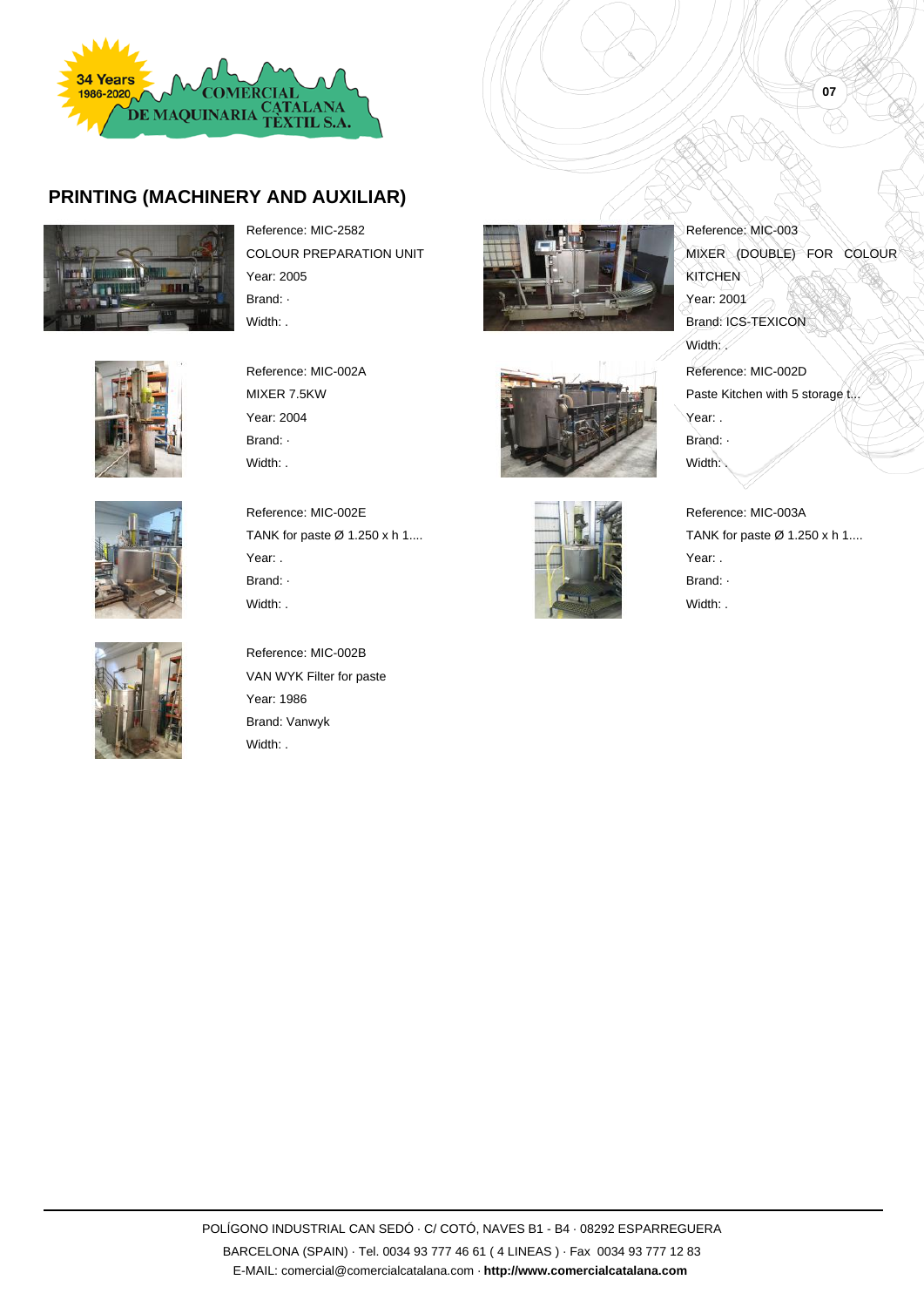

#### **STEAM BOILER / THERMIC OIL BOILER / GENERATORS**



Reference: MIC-070B HOT WATER GENERATOR Year: 2006 Brand: FRICONTROL Width: .

**08**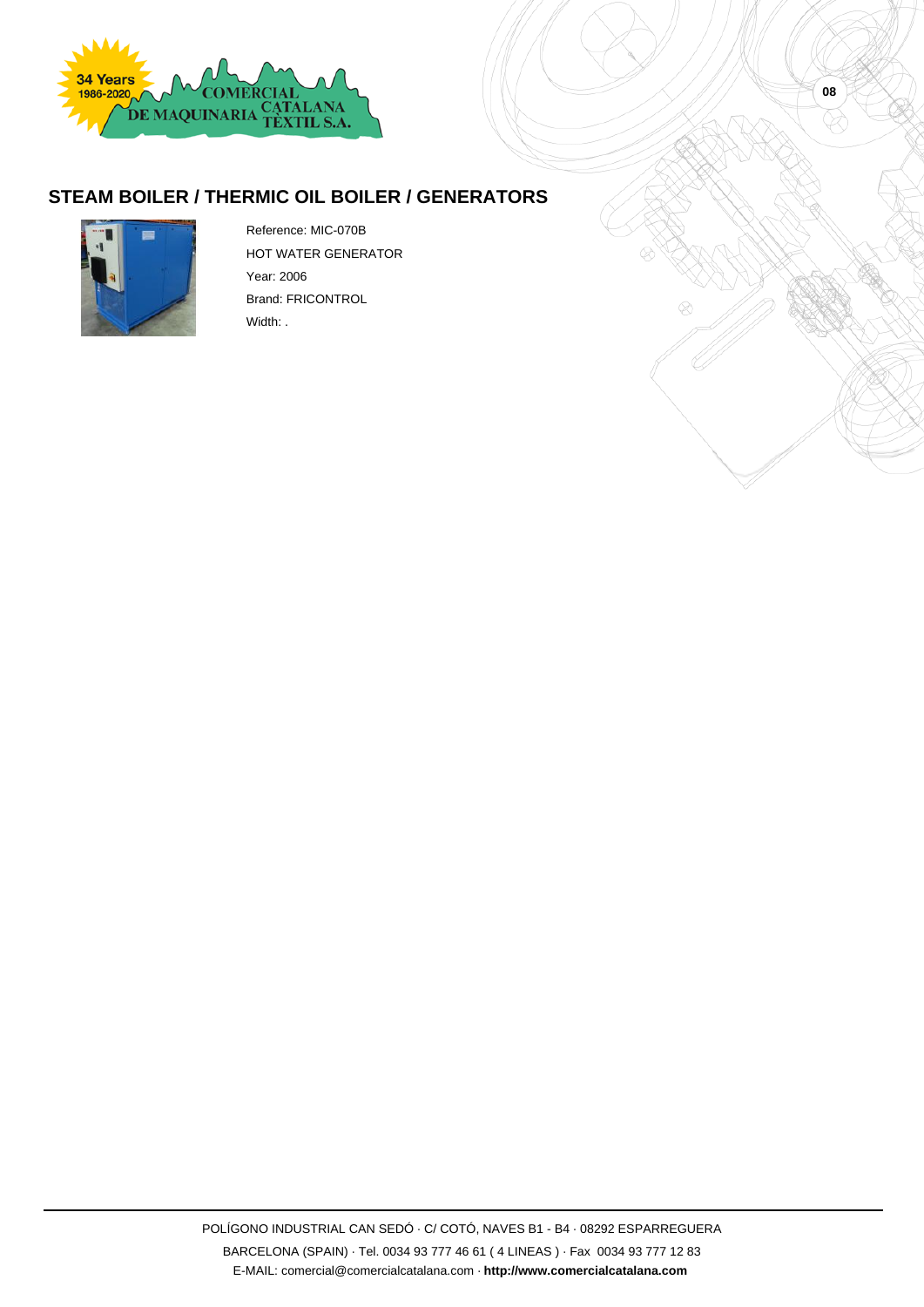

#### **VARIOUS**



Reference: MIC-070O TANK 3500 liters Year: 1997 Brand: CHEMICAL STORAGE ENGINEERING Width: .